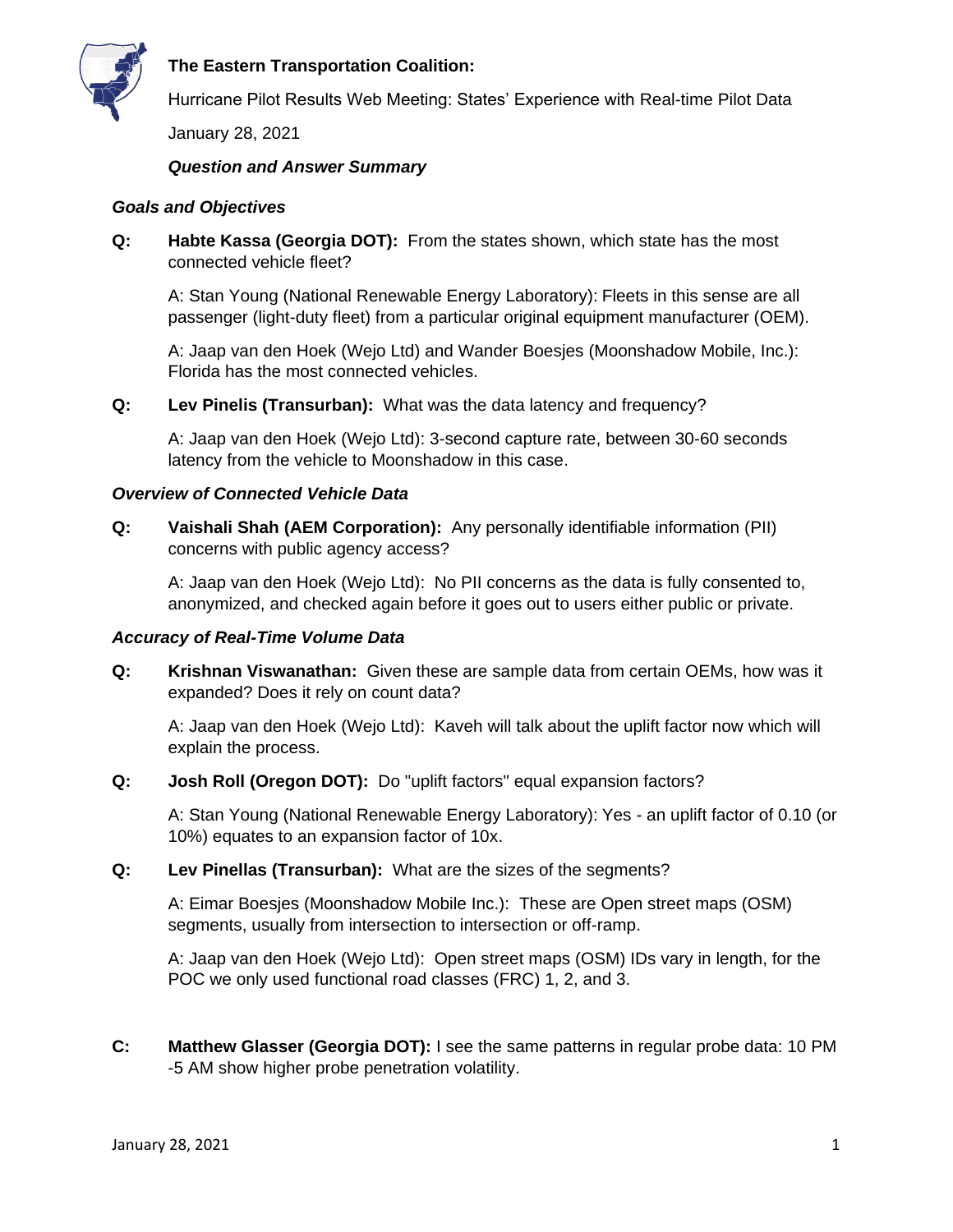

# **The Eastern Transportation Coalition:**

Hurricane Pilot Results Web Meeting: States' Experience with Real-time Pilot Data

January 28, 2021

#### *Question and Answer Summary*

**Q: Vaishali Shah (AEM Corporation):** Would uplift factors remain robust/consistent when vehicle make/market penetrations vary?

A: Jaap van den Hoek (Wejo Ltd): Vehicles population/penetration vary per state but with connected vehicle data (CVD) you can be sure it's a genuine vehicle reporting not e.g., cell phones.

**Q: Lev Pinelis (Transurban):** What was the average estimated penetration rate?

A: Stan Young – during the demo we estimated penetration rates of 3%. The calibration work by Kaveh confirmed that generally, it was from 2% to 5% depending on the region and road class.

**Q: Autumn Young (Florida DOT):** What type of traffic volumes provided by the DOTs were used? Perhaps yearly annual average daily traffic (AADT) estimation or 24/7 data collection sites?

A: Stan Young (National Renewable Energy Laboratory): The calibration data from the states came from continuous count stations. Peter Carnes reached out to the participating states to get the corresponding data from all the continuous count stations in June of 2020.

**Q: Shawn Turner (Texas AM Trans Inst):** Did you quantify "workable volume estimates" in terms of a calculated error rate via cross-validation?

A: Stan Young (National Renewable Energy Laboratory): In this context, the 'crossvalidation' term comes from machine learning and AI. We use the more traditional statistics. I invite you to discuss regression analysis with Kaveh. I know the University of Maryland is going to move towards a more in-depth evaluation that gets all the statistical summaries that you want to see. We tried to boil it up to the very top level here and make a judgment on whether there was enough evidence to support real-time volume estimates.

**Q: Autumn Young (Florida DOT):** On segments without continuous count stations, did you eliminate the segment or apply the conflation factor consistently?

A: Stan Young (National Renewable Energy Laboratory): Everything that you saw from Kaveh was based on calibration data from continuous count stations. Our goal was to turn that around and hand a table off to Moonshadow to say "here are the uplift factors that you would need to apply by state, by road type, by the time of day, and by the day of the week". We never got to the point of creating that full table, but we got to the point of assessing whether that table could be created and could be consistent enough to be workable. Moonshadow created the actual table in their software, but I don't believe we ever got to the handoff point. They used a straight uplift factor of three percent based on some preliminary estimates.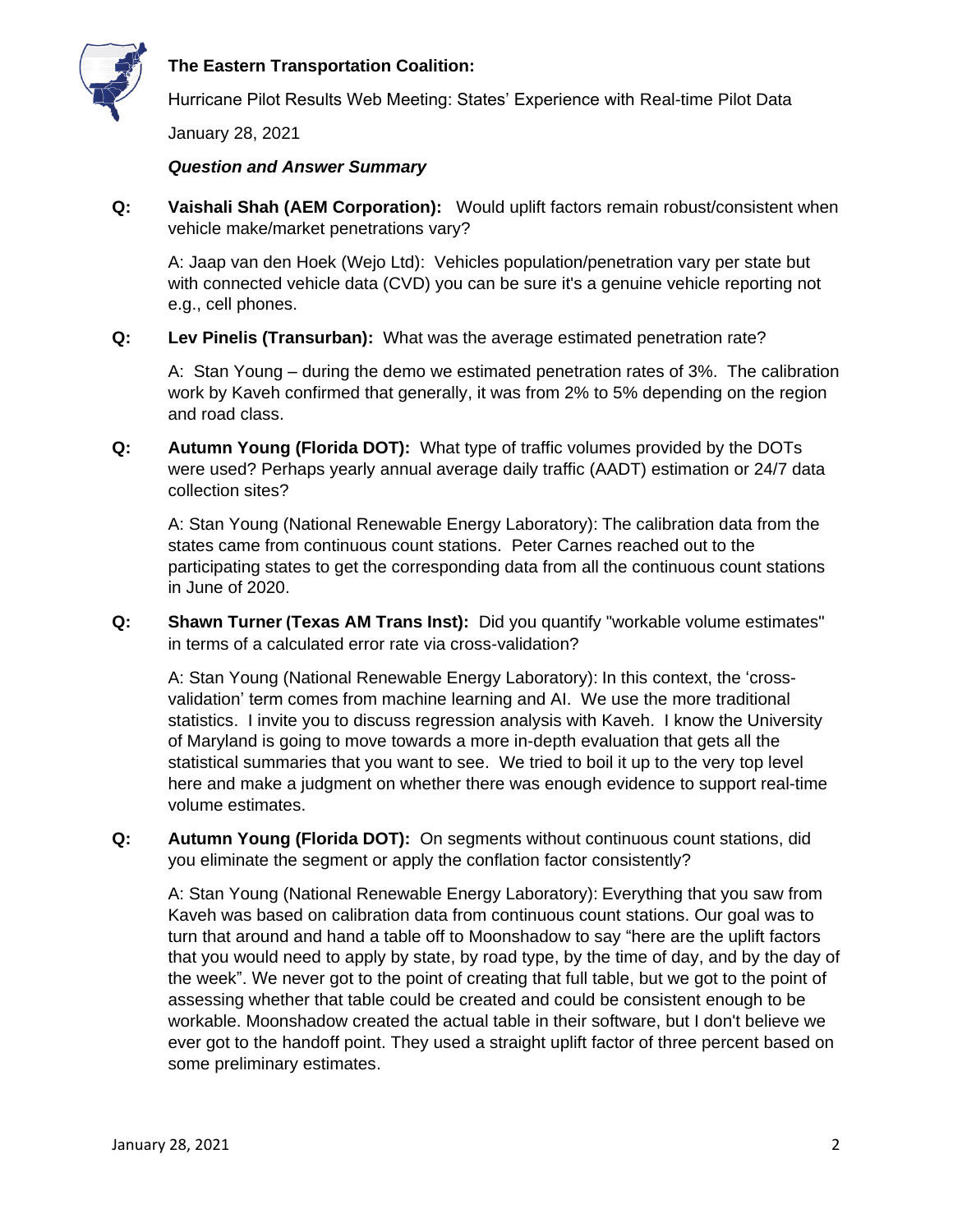



Hurricane Pilot Results Web Meeting: States' Experience with Real-time Pilot Data

January 28, 2021

# *Question and Answer Summary*

**Q: Matthew Glasser (Georgia DOT):** Did you have any randomly large volume days from any of the states? Did we have a good example of people evacuating an area and did the volume estimations hold?

A: Stan Young (National Renewable Energy Laboratory): Most of the anomalies that we saw in the calibration of what Kaveh looked at were hourly overnight periods, particularly when the volumes were extremely low. Kaveh can comment on that. The other question related to seeing changes in behavior relative to hurricanes? Thankfully during this period, there were no direct hurricane hits in the six-state region. There was a significant tropical storm in early September and we worked directly with Moonshadow and Wander to do some ad-hoc analysis that is included as part of the presentation.

**Q: Josh Roll (Oregon DOT):** I am also interested in the error when compared to the permanent count sites, doing some kind of cross-validation holdout out certain sites and applying the methods to other sites.

A: Stan Young (National Renewable Energy Laboratory): We could do that. Let's take that up with Kaveh. Cross-validation is a process where we develop a methodology based on a portion of the calibration data, say 80%, and then apply the methodology to the remaining 20% to see how accurate it is. Josh and Shawn, I'd encourage you to discuss it with Kaveh and see if we could do that quickly with the effort that we currently have in-house.

A: Kaveh Farokhi (University of Maryland CATT): The tight inter-quartile range indicates good cross-validation. At least 50% of cases in FRC1 segments were within +/-2% of the mean.

**Q: Patricia Hendren (The Eastern Transportation Coalition):** Amazing work. We are going to rename the "bleeding edge" to the "exciting edge". Can you clarify (similarities/differences) between this work with Wejo to the volume and turning movement (VTM) project?

A: Stan Young (National Renewable Energy Laboratory): This work is showing what is possible. The biggest difference is getting data in real-time and handling a large quantity of data. I think everyone who participated in this understood that this would come fast and furious, but our expectations of fast and furious versus what came was an order of magnitude of difference across the entire team. So, we had to learn to adjust quickly and we were able to do that. The other item is that the previous volume turning movement research work was always in a retrospective sense. We had the luxury of applying any and every data methodology we could as time was not constrained. Previously, teams resorted to machine learning, tree learning methodologies as well as AI to squeeze every ounce of accuracy that was possible. Going into this we knew we didn't have the resources in either funding or time to go to that level of detail, so we stepped back and did a more basic approach of estimating scaling factors. If the scaling factors worked,